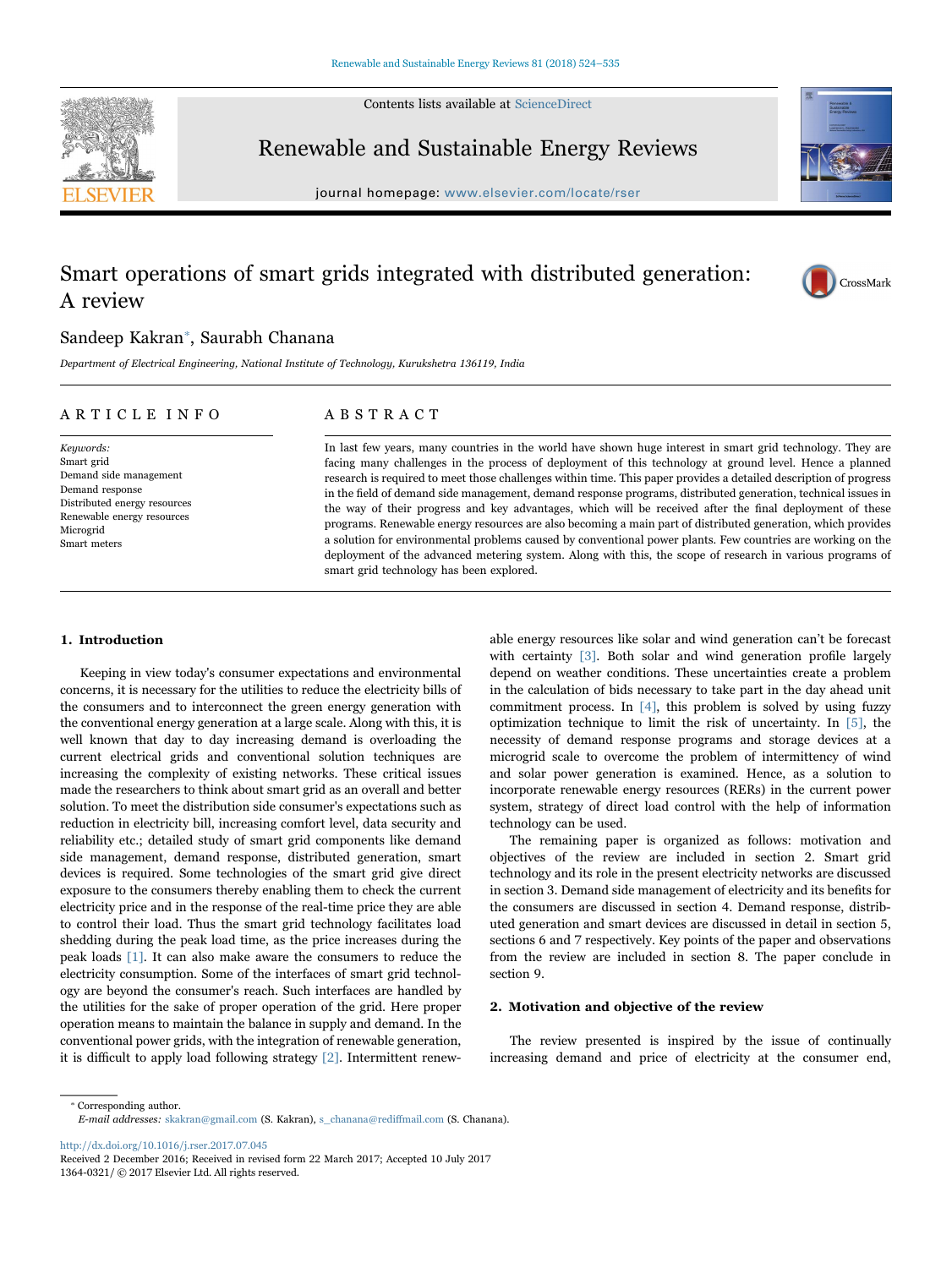<span id="page-1-0"></span>

Fig. 1. Smart Grid model.

shortage of conventional energy sources, environmental problems caused by fossil fuel based energy generation plants and the issues related to the integration of renewable energy resources in the existing grid architecture. The objective of the review is to discuss in detail about the various smart grid components, their continuous development, technical challenges faced during their development, outcomes achieved and to find out the research scope in these areas.

#### 3. Smart grid technology

A technology which is developed to maximize the benefits of utilities and its consumers and to provide the economic and reliable electricity services by efficiently using the available sources and smart tools is called smart grid technology. A smart grid is an intelligent network, which combines information technology with the current power system network [\[6\]](#page-8-5). Hence, it is possible for utilities to collect various electrical information from the electrical network using intelligent sensors and fast communication system which helps in balancing demand and supply [\[7\]](#page-8-6). A model of a smart grid is shown in [Fig. 1.](#page-1-0)

The potential of smart grid network is very high as power grid is becoming complex and overloaded day by day. The infrastructure is getting old to support current energy requirement [\[8\]](#page-8-7). Demand during peak load hours is generally more than the supply from the grids. It causes power cuts, which is really a subject of worry. Power grids have different problems at different levels say generation, transmission and distribution [\[9\].](#page-8-8) Today, most of the power plants are using fossil fuel for the electricity generation. Therefore, environmental and economic challenges are also present in the power grids [\[10,11\].](#page-8-9) Authors in [\[12\]](#page-8-10) have analyzed the economic and environmental impact of smart grid in detail. They presented their findings on the variation of cost estimation in this area. According to the author's findings, the definition of a smart grid is not still clear in the research papers in various journals. They found a common part in most of the definitions which help to get a clear definition of smart grid. The common part is application of digital processing and communication to the grid, making continuous data flow and information management control to the smart grid. They also found that if the analysis gap of the uncertainties related to estimates of environmental impacts and cost can be reduced, then more accurate results can be achieved. Coordination of latest technology with advance equipments converts a power grid to a smart grid. Smart grid technology is considered the best solution for the various problems of the power grids [\[13,14\]](#page-8-11). Smart grids enhance the use of renewable energy giving a solution to the environmental problems caused by electrical power plants [\[15,16\].](#page-8-12) The development process of smart grid technology has been discussed in [\[17\].](#page-8-13) This technology ensures high energy efficiency, continuity in energy flow, security and stability of the

power system [\[17](#page-8-13)–21]. Various models are proposed for smart grids and the most suitable and reliable model is selected for the advancement of the power network [\[22\]](#page-8-14). Smart grid technology enhances the automation of distribution network, which is necessary to ensure the balance in supply and demand [\[23\].](#page-8-15) This contribution of smart grids helps in load shedding during peak load hours and results in an efficient electrical network. Thus, smart grid technology is the technology developed to meet the current energy expectations of the world efficiently and economically. Implementation of smart grid technology is also not an easy task. There are many challenges which occur during implementation. Authors in [\[24\]](#page-8-16) presented some critical challenges in smart grid. Various issues related to measurement, sensing, information and communication technology, control and automation technologies, energy storage, power electronics have been discussed and a solution has been proposed. This paper has been also discussed about smart grid projects in Europe.

#### 4. Demand side management

Every utility wants to avoid extra expenditure by installing more capacity to meet the daily increasing electricity demand. One way to achieve this goal is to use existing energy efficiently. Hence, utilities implement demand side management (DSM) programs to manage the energy consumption of the consumers [\[25\].](#page-8-17) So the main aims of DSM implementation can be listed as, to reduce the cost of electricity by managing energy consumption, social and environmental improvement, to increase reliability and to reduce the network issues. Energy management steps at different level of the power system are shown in [Fig. 2](#page-2-0).

DSM programs include different strategies such as demand response strategy, consumers (residential or commercial) load management strategy, energy efficiency strategy [26–[28\].](#page-8-18) In the consumer load management strategy (mainly for the residential consumers) utility aims to reduce the consumption of electricity and to shift the peak hours demand to off peak hours [\[29\]](#page--1-0). Different load shape techniques can be seen in [Fig. 3](#page-2-1).

Consumption of electricity can be reduced by directly controlling the load by utility. When utility apply this approach to a residential consumer, there is always a concern of user's privacy. This acts as a barrier in implementation of this approach [\[31](#page--1-1)–35]. Other barriers in the way of implementing DSM programs are listed in [\[36\].](#page--1-2) These barriers can be omitted by using an alternative approach for consumer load control. In this approach, utility does not force a consumer to cut the load, rather it gives them options to reduce their electricity bill by managing their demand at different time of the day [37–[39\].](#page--1-3) Utility uses changing price approach based on demand variation. It regularly conveys the electricity price information to the consumer through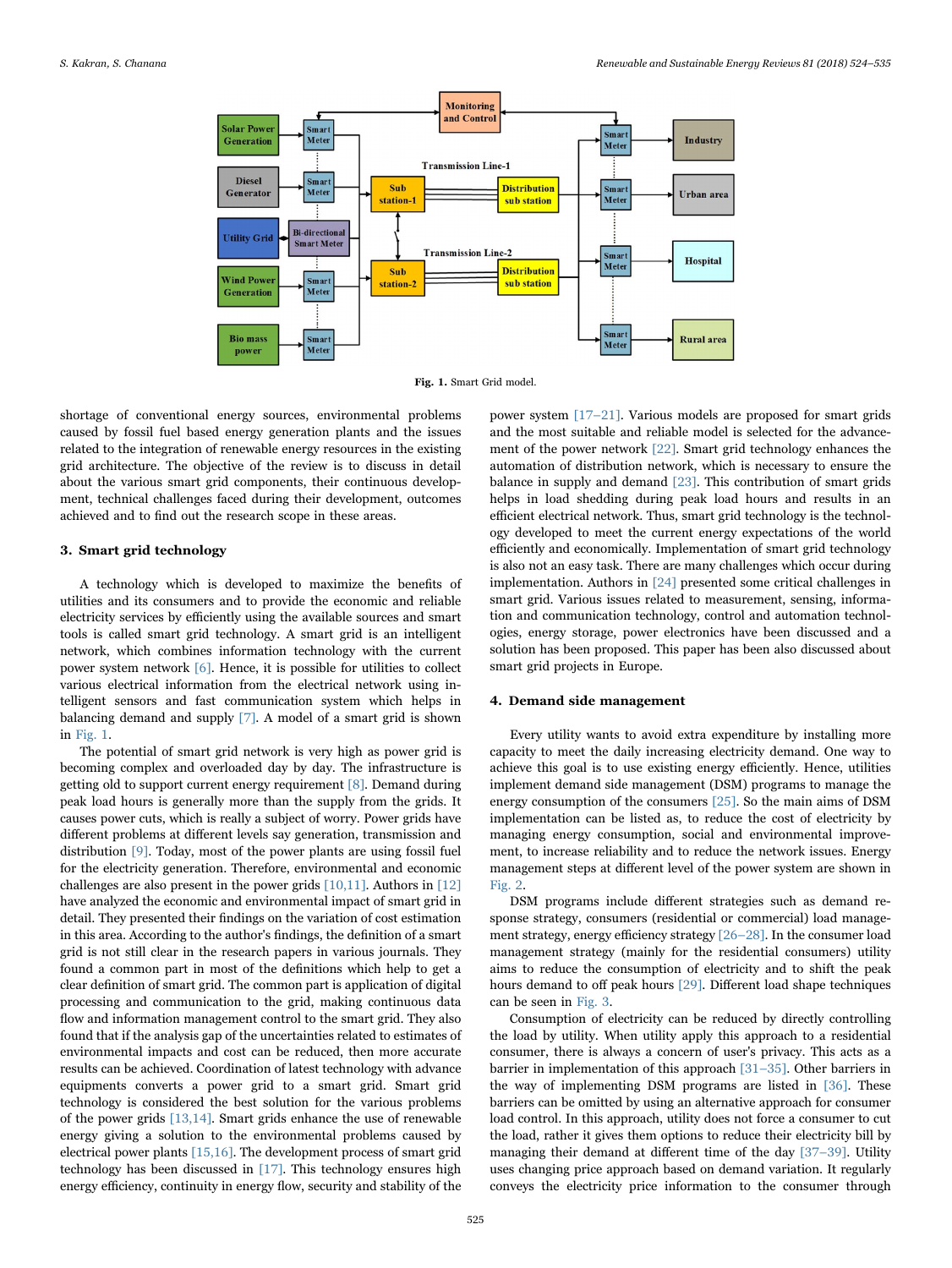<span id="page-2-0"></span>

Fig. 2. Energy management steps at different levels.

<span id="page-2-1"></span>

Fig. 3. Load shaping techniques [\[30\]](#page--1-10).

smart devices and the consumer manages their load in response of the price. Thus the consumers are now connected with utility through two way communication networks [40–[44\].](#page--1-4) This converts conventional demand side management to a smart demand side management. DSM helps in energy conservation by ensuring efficient use of electricity at the distribution end [45–[49\].](#page--1-5) Authors in [\[50\]](#page--1-6) have explained the application of artificial neural network (ANN) and DSM in industrial peak load management. In [\[51\]](#page--1-7) authors examined the impact of grid component outage using simulation and the effect to DSM in such case. Home energy management (HEM) system combined with smart pricing schemes also forms a part of demand side management and contribute to the efficient use of electricity [\[52\]](#page--1-8). In [\[53\]](#page--1-9) dynamic pricing is combined with small scale renewable energy resources and electric vehicle, to form a HEM system. Mixed integer linear programming is used to solve the framed problem and satisfactory results for HEM have been achieved. Energy management and related work is classified in [Fig. 4.](#page-2-2)

<span id="page-2-2"></span>

Fig. 4. Energy management and related work.

#### 4.1. Benefits and Improving steps for DSM

By implementing DSM many benefits are expected at society level, consumers level and utilities level, such as, decrement in the requirement of new electricity generation plants, transmission and distribution networks, reduction in the amount of customers' electricity bills, decrement in peak electricity prices, increment in competitiveness of local distributers, decrement in environmental pollution, awareness to the new technologies and innovations, increment in the jobs in the market, increment in energy security, improvement in operating efficiency and flexibility etc.

To meet the expected aims of DSM and to receive the benefits of DSM, following improving steps for DSM are required:-

- Political willingness:- This is necessary for the political society to have a strong will to improve DSM programs to meet the increasing energy demand. These political steps increase the faith of industry and people, which of course helps in achieving the targets set during the implementation of DSM programs.
- Regulations framework:- Regulations are necessary for the execution of any task in a right way and within the time. Proper regulation formulation will always lead to better DSM programs.
- Goal setup:- In the implementation process of DSM programs, long term goals must be set up, which must have country wide impact. For the proper deployment of various DSM strategies, a perfect planning is also required. There must be proper arrangement for feedback and review of the implemented programs to achieve all the goals successfully.
- Funding for DSM programs:- To set up a large project or to improve the performance of any project, funds in enough quantity are very essential. To ensure the reliability and security of DSM programs in various sectors like residential, commercial, industrial etc., a big investment plays a very important role.
- Private participation:- In various countries, electricity is distributed by private companies. So for the implementation and success of DSM programs, private companies' participation can play a big role. For their participation, proper rules and regulations must be framed so that they may receive profit, while implementing energy efficient programs.
- Training and skill development:- Trained and skilled persons are back bone for the successful implementation and execution of DSM programs. Group of skilled persons always make it easy to achieve the set goals within time.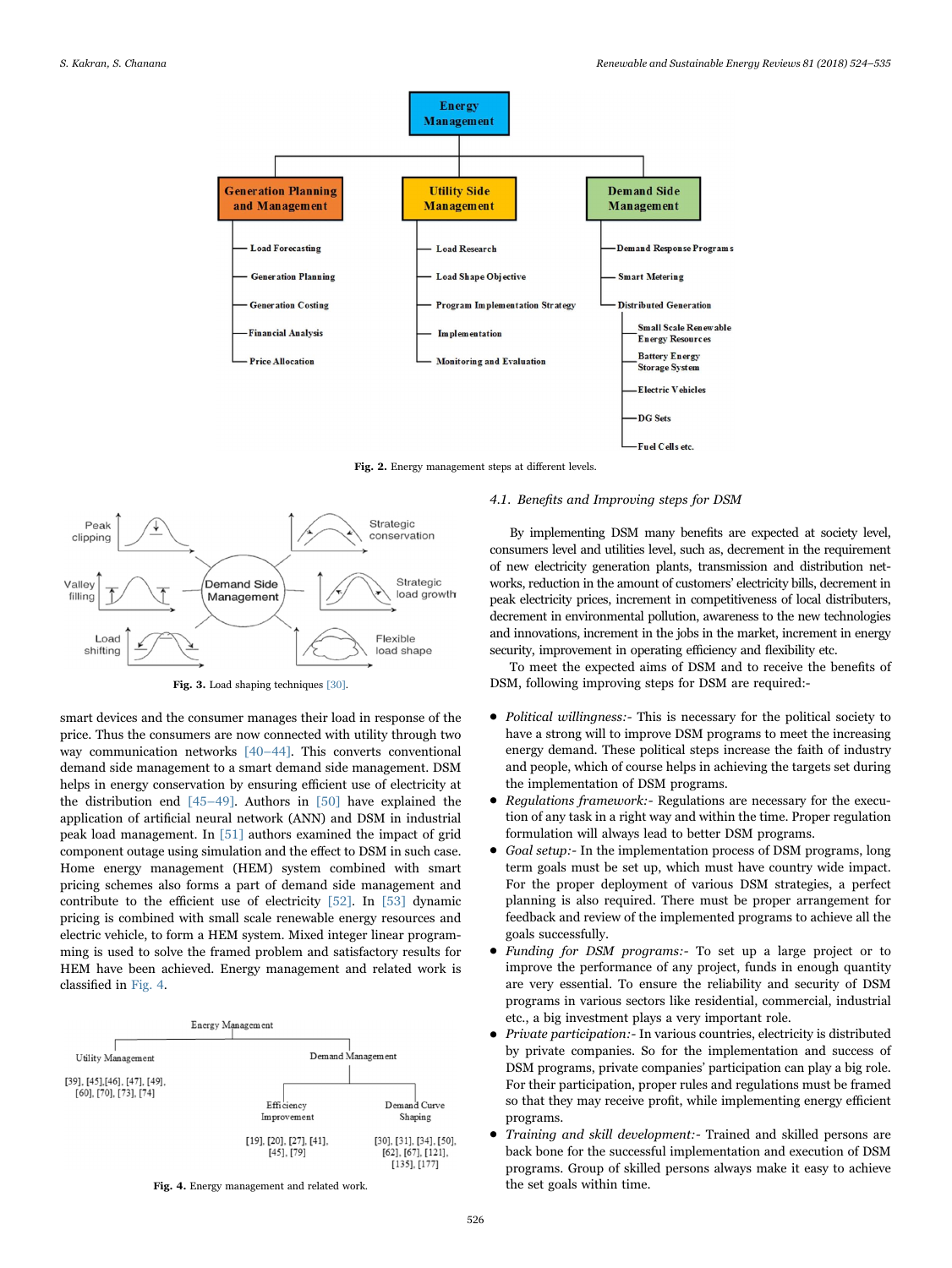#### 5. Demand response

Demand response is a very essential part of smart grid technology. For many years, demand response was just a peak clipping approach for specific hours of a year. Later on, definition was modified as change in electricity usage of end-use consumers from their normal consumption pattern in response to changes in the price of electricity over the time [\[54\]](#page--1-11).

In traditional power system, consumers do not have idea of efficient consumption of their loads and they do not receive any incentive for change in their load pattern [\[55\]](#page--1-12). In such situations utility can only manage supply side resources to maintain a balance in demand and supply. In current demand response environment, generally three type of consumers exist. Few consumers change their electricity usage during peak load hours only. They do not change their energy consumption pattern for rest of the time. Some consumers shift their peak load to off peak hours in response of high price during peak load hours. Other consumers do not compromise with their energy consumption pattern during all conditions of the load variation. Such consumers fulfill their energy demand during high price peak load hours by consuming energy generated by local generation plants and maintain their energy requirement during peak load hours. In such way, utility total load is reduced by the consumer's participation. There are different DR programs such as incentive based programs (IBP) and price based programs (PBP). In IBPs, consumers allow the utility to control their loads during peak hours, congestion or any other emergency in the system and receive benefits in terms of incentives. In PBPs, consumers change their demand in response to price change of electricity. In these programs consumers have full control on their loads. By reducing their load during high price time, consumers reduce their electricity bills and get benefited [\[56,57\]](#page--1-13). [Fig. 5](#page-3-0) shows the classification of different DR programs.

Demand response programs have the capability to change the load profile of consumers. In [\[66\]](#page--1-14) authors found a great impact of DR on load profile and voltage profile. They concluded that DR has potential to achieve a more reliable power system with balanced voltage and load profile. In [\[67\],](#page--1-15) time varying electricity rate plans were used with automated energy management system to re-shape the electricity demand peaks. In [\[68\]](#page--1-16) authors have formulated the shiftable load in a new way so that they can be locally controlled or can be controlled by direct method. It helps in reducing the number of optimization variables by which result is achieved in lesser time. Load forecasting methods in presence of demand response by considering active demand are presented in [\[69\]](#page--1-17). In [\[70\]](#page--1-18) authors examined two type of models of consumers. First, price responsive uncontrolled load model is presented and worked upon by local distribution company. In second model a controlled load model is presented and it is found that second model gives more stable system load profile. Electric vehicle also affects the load profile when used in a distribution network under DR programs [\[71\].](#page--1-19) A controller is designed in [\[72\]](#page--1-20) to schedule the operation of air conditioner with real time temperature and real time price and optimum schedule of air conditioner is successfully achieved.

Demand response programs have a big effect on cost of electricity. In [\[73\],](#page--1-21) cost of electricity to the user is reduced using game theory by considering a game in the selection of different electrical sources such as fossil fuel sources, renewable energy sources. In [\[74\]](#page--1-22) stackelberg

<span id="page-3-0"></span>

| Demand Response                                                                                                                                       |                                                                                                                                  |
|-------------------------------------------------------------------------------------------------------------------------------------------------------|----------------------------------------------------------------------------------------------------------------------------------|
| Incentive Based Programs<br>Direct Load Control [58]<br>Interruptible Load [59]<br>Demand Bidding and Buyback [60]<br>Emergency Demand Reduction [61] | Price Based Programs<br>Time of Use [62]<br>Critical Peak Pricing [37]<br>Real Time Pricing [63, 64]<br>Inclined Block Rate [65] |
|                                                                                                                                                       |                                                                                                                                  |



<span id="page-3-1"></span>

game between electricity provider and users is established to maximize the profit of provider and welfare of the user. In [\[75\]](#page--1-23) a modified PSO technique is used to minimize the operational cost of power player who manages all distributed generation resources scheduling in demand response environment. Variability of renewable energy resources can be managed by hourly demand response [\[76\].](#page--1-24) To support the demand response programs, storage capacity available in distribution network plays a very important role. This can be used as an additional helpful tool to achieve optimality between energy price and network congestion [\[77\].](#page--1-25) DR programs also help in maximization of capacity utilization of existing network. To check reliability of such system Sequential Monte Carlo Simulations (SMCS) are used in [\[78\].](#page--1-26) By implementing DR programs, benefits of individuals can be maximized. This has been shown in [\[79\]](#page--1-27) by proposing interaction strategy between smart household and distribution service operator (DSO). Thus with number of benefits, DR programs are converting a grid into a smart grid and are encouraging the consumers to participate in electricity market. Different energy management tools used in the papers are shown in [Fig. 6](#page-3-1).

#### 5.1. Benefits and challenges

There are large numbers of other benefits provided by demand response such as reducing network congestion, reducing the risk of black-outs, reducing risk of system security, reducing greenhouse gas emission, improving market economic efficiency, saving the cost of addition of new generation by providing maximum use of existing generation etc. [\[80\]](#page--1-28).

Implementation of DR program is also not an easy task. In [\[81\]](#page--1-29) various barriers in the implantation of DR have been discussed in details which include distribution system operator remuneration, tariff regulation, market role, market entry, consumer protection and standardization. Other challenges are inclusion of latest technology, integration of distributed energy resources (DERs), planning and implementation of energy storage, interfacing with transmission system, natural disaster etc. [\[82\]](#page--1-30). An idea to absorb fluctuations in demand response is proposed in [\[83\]](#page--1-31) by the integration of nanogrids at household level. Thus integration of small scale generation at distribution end can lead to the reduction of few barriers coming in the way of demand response programs.

#### 6. Distributed generation

Major part of the total electricity demand in every country of the world is fulfilled by electricity generated by conventional power plants. These plants use coal, gas, diesel, water etc. as fuel or input to run the turbines. All fossil fuel based plants emit very dangerous gases in the environment which causes many deceases in the human beings, animals and in plants. Global warming issue is also a matter of concern which is also raised by these power plants. Another big problem is the limited quantity of fossil fuels on the earth. The formation rate of fossil fuel is very less than the consumption rate. So at present we are left with a less amount of fossil fuel which can fulfill our requirement for Fig. 5. Demand response programs in Smart Grid [58–[65\].](#page--1-33) few decades. In [\[84\],](#page--1-32) authors explained the difficulties in the expansion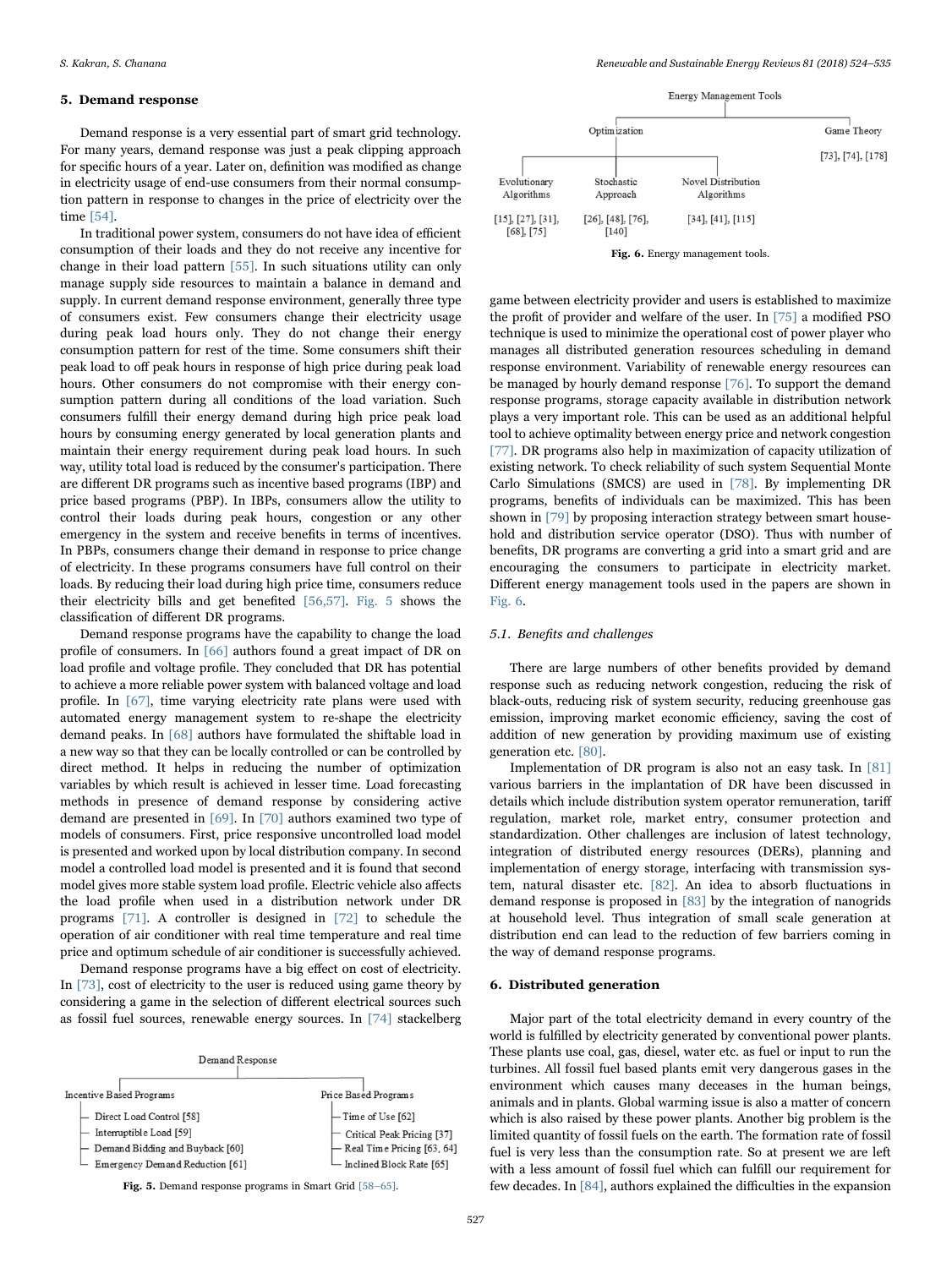of traditional power generation and distribution system in various developing countries to meet the future electricity demand at reasonable cost.

The development of technology in the field of DERs and deployment of power electronics based devices has given rise the power generation economy towards smaller scale. Hence, it has become necessary to think about DERs as alternate energy sources. Some other motivating factors towards the DERs are increase in distributed generation, reduction of cost and minimization of outage problems etc.

The concept of integrating DERs started in the year of 1999. In [\[85\],](#page--1-34) authors represented the review of the facilities for integrated DERs. During the initial surveys, resources and facilities for the testing of distributed generation and storage system were identified. In distributed generation, integrated small nonconventional energy resources can be used to generate the electricity at load end. This technology increases system security, reliability, efficiency and power quality, however operating cost and impact on environment decreases [\[86\].](#page--1-35) Geographical location and environmental conditions of different countries are favorable for the use of renewable energy resources. This encourages the integration of low capacity RERs to give the desirable outcomes of distributed generation technology with a solution method to decrease the load congestion on the traditional power system [\[87\].](#page--1-36) DERs can be used to aid utilities by fulfilling its fundamental requirement to operate in parallel with the utility and to supply sensitive loads during disturbance in power system like momentary voltage sag caused by line faults. DERs are active devices installed in distribution network instead of transmission network [\[88\].](#page--1-37) Dynamic active and reactive power control, load side control are also provided in power system networks integrated with DERs [\[89\].](#page--1-38)

Report of failure of a modern grid of North America in 2003 due to inability of existing electrical capacity to provide for growing electrical loads with enough reliability was discussed in [\[90\]](#page--1-39). This failure gave a boost in the advancement of distributed energy generation. Expansion of role of distributed generation in centralized grid is explained in [\[91\].](#page--1-10) Authors in [\[92,93\]](#page--1-1) has presented a hierarchical framework with both AC and DC links to implement distributed generation.

Proper integration of DERs in the neighborhood of distribution network is important [\[94\]](#page--1-40). The correct integration of DERs depends on the versatile characteristics of distributed generation like wind power, PV system, tidal, small hydro turbines, biogas, geothermal etc. which have the ability to support conventional power system [\[95\]](#page--1-41). Research on integration of DERs in Europe is reviewed in [\[96\]](#page--1-3). Thermal generators operation with distribution generators like wind generators, PV generators, battery storage units is examined in distribution network having smart houses on demand side [\[97\]](#page--1-42). In the presence of electric vehicle in above distribution network, generation cost of smart grid also reduces. Distributed energy resources have very high impact on the way of consumer's electricity utilization which tends to become flexible according to the provisions provided by the utilities. For detail talk about distributed generation, microgrid, role of RERs and energy storage devices in electrical network are discussed in the subsections below.

#### 6.1. Concept of microgrid

The integration of renewable energy resources with the small sources having storage facility leads to the concept of microgrid [\[98](#page--1-4)– [101\]](#page--1-4). In the technical literature, the concept of microgrid was first presented in [102–[104\]](#page--1-5). They gave a solution for the reliable integration of DERs, including Energy Storage Systems (ESSs) and controllable, sensitive loads. During the advancement of microgrid concept, it was necessary to verify the feasibility of distributed energy resources within the industrial environment where large numbers of induction machines are connected as load [\[105\].](#page--1-43) To obtain power flow, voltage profile and system losses in different cases were analyzed by performing steady state analysis.

To meet different electrical loads at customer level, cost minimization approach for distributed energy resources has been discussed in [\[106\]](#page--1-6). Customers' range of microgrid may extend from household customers to restaurants, office buildings, shopping malls etc. [\[107\].](#page--1-7) A microgrid model based on mini gas turbine generation system was first time explained in [\[108\]](#page--1-44). They proved the supply from this gas based microgrid model was efficient for residential and commercial customers with high load factors.

Need of power electronics in the development of microgrid and distributed generation is explained in [\[109,110\].](#page--1-45) They discussed the issue of voltage control, power flow balancing etc. Authors revealed the way of realization of power electronics based control. To provide the required flexibility in microgrid control, plug-and-play functionality can be implemented using inverters [\[111\]](#page--1-12). Results of ongoing research on development of high power electronic systems for distributed generation system based on the consortium for electric reliability technology solutions (CERTS) executive summary report were presented in [\[112\]](#page--1-46). They presented Bricks & Buses framework for the realization of convertors. 'Brick' or 'modular component' helps in the formation of ant practical convertor topology and connecting architecture is provided by the Buses to interconnect the Bricks.

Microgrid controlling methods have been explained in many papers. Desirable features of control system of microgrid are, output voltage and current control of various DER units, ability to balance the power, ability to implement DSM strategies, economic dispatch of DER units and ability to work in both stand-alone and grid connected modes of operation [\[113\]](#page--1-47). In [\[114\]](#page--1-48) a distributed voltage control scheme is proposed to solve the reactive power sharing problem in autonomous inverter based microgrids. This control method gives guarantee of desired reactive power distribution and at the same time it does not require central computing and communication units. In [\[115,116\]](#page--1-49) authors presented droop control method for microgrid control. In [\[117\]](#page--1-50) authors proposed a new power control scheme which is based on hybrid distributed network to get improvement in microgrid dynamic performance, high reliability and robustness on the event of network failure. In [\[118\]](#page--1-51) a model predictive control approach is presented for the efficient optimization of microgrid and for the solution of problem formulated, mixed integer linear programming (MILP) is used.

#### 6.2. Role of renewable energy resources and energy storage devices

To deploy environment friendly and cost effective technologies, integration of RERs in distribution networks can play a major role to supply power. The need of RERs is explained on the basis of lack of adequate reserves of fossil fuel. From 2006, integration of RERs has increased to a great extent. Technology to integrate RERs should be robust, economic and environment friendly [\[119\]](#page--1-52). In [\[120,121\]](#page--1-14), integration of RERs and electric vehicle is discussed and a control strategy to control the operation of electric vehicle and electricity consumption of household appliance is proposed. MILP is used to achieve the optimality of problem taken [\[120\]](#page--1-14). In [\[122\]](#page--1-53), approach for integration of RERs with the power grid has been explained. In [\[123\],](#page--1-54) various available renewable energy resources have been investigated and an optimal combination has been found aiming to reduce the annual energy losses. Distributed generation, based on renewable energy resources is non-dispatchable because of the variable nature of RERs generation availability across different time scales, which make it difficult to get the accurate idea of future RERs generation [\[124\]](#page--1-55). But large numbers of advantages of RERs make them important to use in distributed networks.

High penetration of distributed energy resources not only brings many benefits but also creates number of operational issues like power quality, reliability, generation dispatch, protection etc. [\[125](#page--1-56)–127]. Authors in [\[128\]](#page--1-57) have included various protection strategies for grid connected only and mircogrid operations. They explained the requirement of new protection schemes for the new microgrid based system.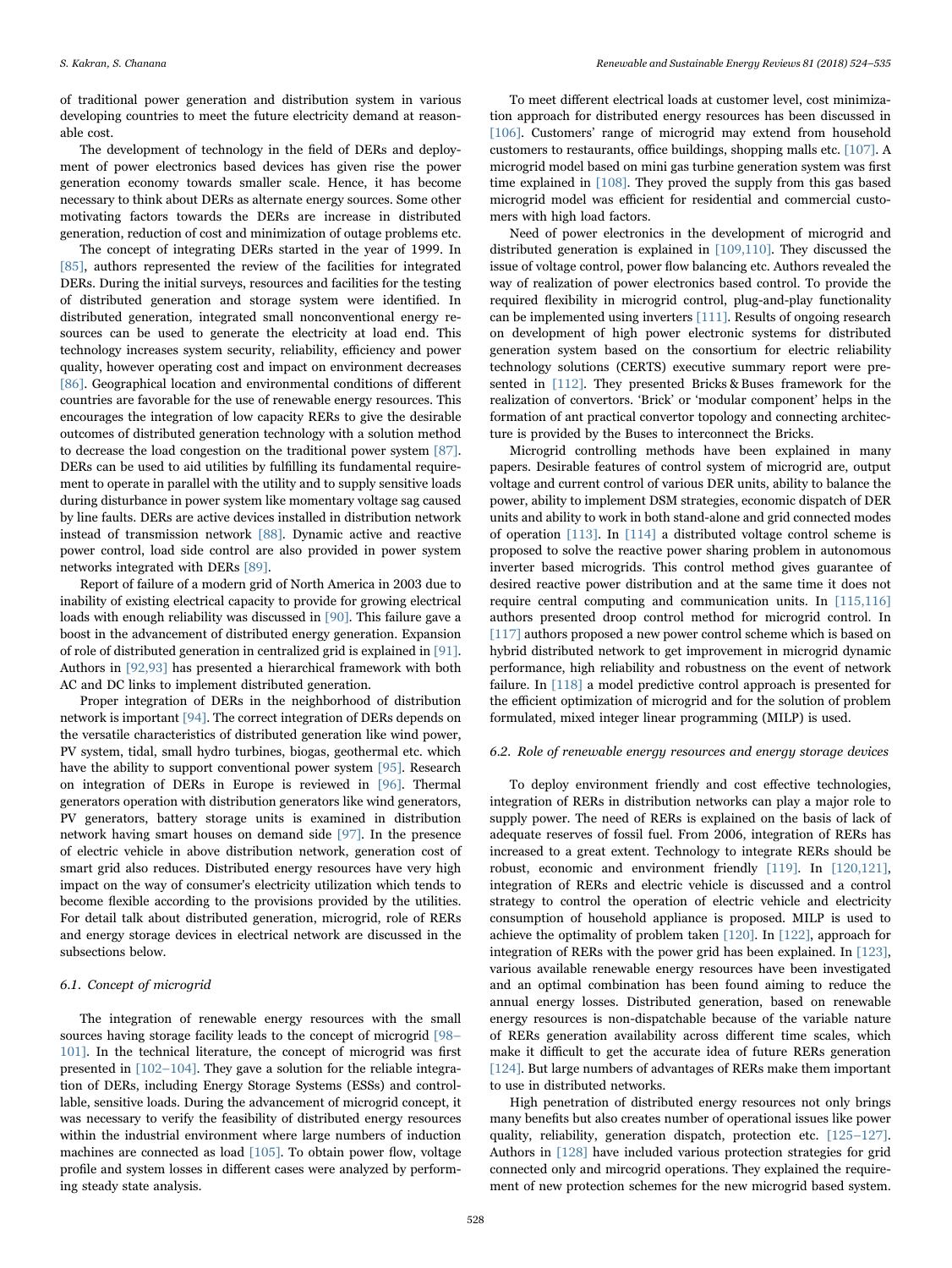In [\[129\],](#page--1-58) protection techniques for centralized and distributed system have been proposed. Techniques and problems of islanding in the grid connected with renewable energy based distributed generators have been discussed in detail in [\[130\]](#page--1-59). Speed and accuracy of various techniques have been compared. Various software tools helpful in islanding study have also been discussed with their operational limitations. Power balancing issues can appear in a grid integrated with RERs, storage and flexible loads. In [\[131\],](#page--1-60) a distribution implementation algorithm is provided for power balancing problem of integrated system. This algorithm provides fast convergence rate and hence computation, communication burdens are reduced. In [\[132\],](#page--1-61) dynamics of system is analyzed with and without penetration of PV. Different penetration levels are imposed to check the changes in dynamics of the system. It is found that major overvoltage problem occurs at 20% penetration level in such system. Proper control method for the operation of network having RERs reduces the challenges at some extent. A cooperative control strategy is proposed in [\[133\]](#page--1-62) to make a distributed control network. A multi-function control scheme is proposed in [\[134\]](#page--1-63) for stable and reliable operation of DG units. This control model is developed using Lyapunov control theory to provide a stable region of operation. Importance of real time information exchange for the proper operation of networks having RERs is discussed in [\[135\].](#page--1-64) In this paper a demand side management scheme is proposed for smooth operation of smart grid. Operational cost is also affected by the control scheme. In [\[136\],](#page--1-28) operational cost is reduced by using an intelligent control scheme, in which battery scheduling process is improved by using fuzzy logic system. For the real time management, unit size must be selected precisely. Some researchers have done work for optimal unit sizing using intelligent control in a hybrid energy system [137–[141\]](#page--1-65). In [\[142,143\]](#page--1-32), authors have presented some work on real time management of power system using multiobjective optimization. The classification of various energy sources and related work is shown in [Fig. 7](#page-5-0).

Authors in [\[144,145\]](#page--1-66) have determined that with the high penetration of renewable energy generation and for the proper operation of the grid energy storage is required. Different energy storage techniques such as compressed air energy storage, fly wheel energy storage, pumped hydro energy storage, different kind of battery energy storage, flow battery energy storage, superconducting magnetic energy storage, super capacitor energy storage, chemical energy storage, thermal energy storage have been discussed in [\[146\].](#page--1-67) In [\[147\],](#page--1-68) various energy policies related to mechanical, thermal and electrochemical energy storage technologies have been discussed in detail. Authors also included the regulatory discussions which took place during United Nations conference on Sustainable Development Goals (SDG). This paper also provides the factors helpful in deciding a suitable storage technology for a particular application. Historical progress of energy storage technology, its application and challenges have been explored in [\[148,149\].](#page--1-38) Authors in [\[150,151\]](#page--1-69) discussed the old research and ongoing development in the area of energy storage technology. The

problems and importance associated with the integration of energy storage devices in the system have been also discussed. Other issues related to RERs integration and need of storage devices for reliable operation of power system have been discussed in [\[152\]](#page--1-70). In recent research, various applications and methods of charging and discharging of battery energy storage system have been proposed. Excess energy is stored in battery when renewable energy source output exceeds a threshold and battery discharges to the grid when the load demand is increased [153–[157\].](#page--1-71) In [\[158\]](#page--1-72), a fuzzy logic based strategy is used to make stored energy balance in the system. Some authors have investigated the idea of power dispatch with renewable energy resources [159–[161\].](#page--1-73) In rural areas, the scope of renewable energy resources and energy storage system is explicated by Smith et al. [\[162\].](#page--1-74)

#### 6.3. Challenges

With inclusion of new technology many new challenges arise. Large number of challenges in distributed networks, such as small potential size of DERs models, low load factors, desired contract structure, integration of DERs, demand response, energy storage etc., rise the necessity of smart operations in the distribution networks. Technical issues for DERs integration are briefly reviewed in [\[163\].](#page--1-75) They explained the issues related to steady state and short circuit current constraints, active and reactive power, voltage profile, power quality, stability, protection aspects and system safety. In [\[164\],](#page--1-76) integration impact of renewable energy resources on the smart grid is examined. In [\[165\]](#page--1-6), analysis of issues related to integration of RERs for 10 year span starting from 2011 has been explained. Authors in [\[166\]](#page--1-77) explained the challenges with large penetration of RERs. The key issues under there challenges are transmission system issues, distribution system issues, operational issues, interconnection standards, forecasting, scheduling privacy and security. Due to increased penetration of RERs, mainly at the distribution level, challenges related to voltage regulation and frequency stability arise. This problem can be solved by proper energy management in the power system. Researchers have done survey on the integrated renewable energy resources and presented programs for the solution of frequency regulation problems [167–[169\].](#page--1-44) Various other challenges appear while controlling methods are employed for microgrid control, as discussed in [\[113\].](#page--1-47) These challenges include bidirectional power flow, stability issues, modeling related issues, issues with low inertia of microgrid units, issues of uncertainty of load profile and weather forecast. Some important references with their objective and work are shown in [Table 1.](#page-6-0)

#### 7. Smart devices

Most important tools for the demand side load optimization are smart devices. These smart devices covers smart meters, smart control of the loads etc. In [\[170\],](#page--1-78) need of smart metering and communication is discussed in detail. Their advantages and need of improvement have

| Energy Sources |  |
|----------------|--|
|----------------|--|

<span id="page-5-0"></span>

| Conventional<br><b>Energy Sources</b>                             | Renewable Energy Resources<br>(Wind $&$ PV)                                                                                                                                                                                                                                                     | Electric Vehicles & Energy<br>Storage System                                                                                                         | Other Sources<br>(Fuel cells etc.)              |
|-------------------------------------------------------------------|-------------------------------------------------------------------------------------------------------------------------------------------------------------------------------------------------------------------------------------------------------------------------------------------------|------------------------------------------------------------------------------------------------------------------------------------------------------|-------------------------------------------------|
| $[18]$ , $[25]$ , $[73]$ ,<br>[97], [131], [139],<br>[140], [141] | $[5]$ , [15], [20], [23], [73],<br>$[75]$ , [76], [79],<br>[83], [92], [97], [99],<br>$[120]$ , $[123]$ , $[124]$ ,<br>$[128]$ , $[129]$ , $[130]$ ,<br>$[131]$ , $[132]$ , $[135]$ ,<br>$[136]$ , [138], [139],<br>[140], [141], [142],<br>[144], [155], [156],<br>$[157]$ , $[158]$ , $[160]$ | $[53]$ , $[71]$ , $[77]$ , $[92]$ ,<br>[97], [120], [121], [127],<br>[131], [142], [153], [155],<br>$[156]$ , $[157]$ , $[158]$ , $[160]$ ,<br>[169] | $[25]$ , $[75]$ , $[92]$ ,<br>$[123]$ , $[142]$ |

Fig. 7. Classification of energy sources and related work.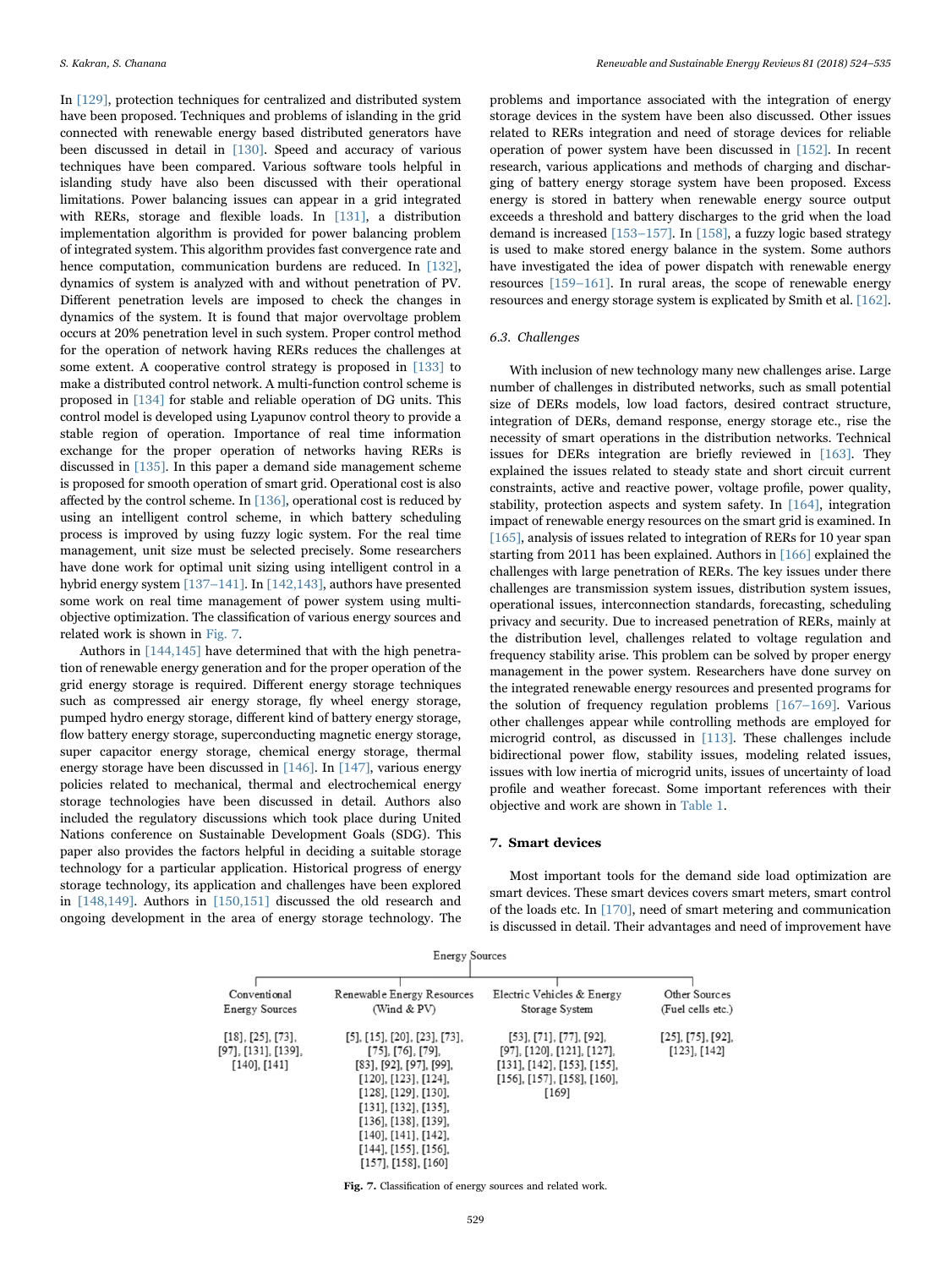#### <span id="page-6-0"></span>Table 1

A summary of few papers with their main objective and work.

| Key Ref.      | Main objective                                             | Approach                                                                                                                           | <b>Work explanation</b>                                                                                                                                                                                   |
|---------------|------------------------------------------------------------|------------------------------------------------------------------------------------------------------------------------------------|-----------------------------------------------------------------------------------------------------------------------------------------------------------------------------------------------------------|
| [26,31,32,34] | Demand side management<br>(DSM) by direct load control     | Monte-Carlo based programming, Evolutionary<br>algorithm,<br>Least enthalpy estimator (LEE),<br>Linear programming based algorithm | Optimization of consumer discomfort along with general load<br>management issues like cost minimization, energy efficiency<br>improvement, load reduction have been solved.                               |
| $[27]$        | Scheduling of demand side<br>resources                     | Binary particle swarm optimization (BPSO)                                                                                          | Minimization of numbers of interruptions under the limit of various<br>constraints is achieved in this paper.                                                                                             |
| [38]          | Dynamic pricing of electricity                             | Stochastic programming                                                                                                             | A new retail tariff structure is proposed keeping in view the present<br>open market situations.                                                                                                          |
| $[41]$        | Demand side management by<br>real time pricing             | A novel real time distributed algorithm,                                                                                           | Utility maximization and cost minimization is achieved by the use of<br>distributed algorithm.                                                                                                            |
| $[50]$        | Peak load management                                       | Artificial neural network (ANN) and DSM                                                                                            | By applying ANN controller and DSM techniques in an industry, energy<br>management is achieved by peak load management.                                                                                   |
| $[52]$        | Energy management                                          | Home appliance co-ordination scheme energy<br>management (HACSEM) algorithm                                                        | Optimum energy consumption is achieved by the appliances co-<br>ordination in home energy management (HEM) system.                                                                                        |
| [66]          | Cost and active losses<br>reduction                        | A novel distribution system operator (DSO) dynamic<br>tariff based co-ordination strategy                                          | Individual's benefits have been maximized by providing interactive<br>strategy between smart households and DSO.                                                                                          |
| [68]          | Load management                                            | Extensive glowworm swarm particle optimization                                                                                     | A local and direct control strategy is proposed for shift-able load<br>management.                                                                                                                        |
| $[72]$        | Energy cost minimization                                   | Air conditioner controller design and<br>implementation                                                                            | Air conditioner operation is scheduled with help of designed controller<br>to reduce the electricity bills of consumers                                                                                   |
| [86]          | Location and size of<br>distribution generation            | Primal dual interior point (PDIP) algorithm                                                                                        | Solution for optimum location and size of distributed generation is<br>achieved and it has been observed that system efficiency is increased,<br>voltage profile is improved and line losses are reduced. |
| [93]          | <b>Integration of DERs</b>                                 | Micro source local controller (MSLC)<br>Combo-source inverter controller (CSIC)<br>Microgrid coordinating controller (MGCC)        | Separate controlling of DC and AC zones has been done to integrate the<br>DERs in microgrid paradigm.                                                                                                     |
| $[120]$       | Microgrid reliability, stability<br>and cost effectiveness | MILP                                                                                                                               | Optimal scheduling of microgrid has been done and other objectives<br>have been successfully achieved.                                                                                                    |
| $[123]$       | Energy loss minimization                                   | Mixed integer non-linear programming (MINLP)                                                                                       | Different type of distribution generation units has been optimally<br>analyzed to minimize the energy losses.                                                                                             |
| $[135]$       | Household energy<br>management                             | Bottom up approach                                                                                                                 | Optimum cost solution is achieved by applying bottom up approach to<br>hourly load profiles.                                                                                                              |
| $[136]$       | Intelligent energy<br>management                           | Fuzzy logic along with linear programming based<br>optimization                                                                    | Operation cost of microgrid has been reduced by improving the battery<br>scheduling process.                                                                                                              |
| $[159]$       | Production cost minimization                               | Model predictive control (MPC)                                                                                                     | With 5-type generations a 12-bus system has been analyzed to reduce<br>the production cost of energy by using MPC.                                                                                        |
| [168]         | Operating cost minimization                                | Multi-objective optimization (MO) method                                                                                           | With the application of MO on microgrid having different generation<br>units, the operating cost has been successfully reduced.                                                                           |
| $[179]$       | Consumer energy management                                 | Supervisory control and data acquisition (SCADA)<br>and programmable logic controller (PLC)<br>implementation                      | A consumer energy management system with smart meter has been<br>achieved by providing control scheme using SCADA and PLC<br>controllers.                                                                 |

been explained. Various issues like information security and sustainability have been also discussed. Many countries have already started smart meter deployment to develop a link of communication between utilities and consumers [\[171\]](#page--1-79). This communication helps the consumers in making decision to control their loads and helps the utilities to send the information of current price of the electricity on predetermined time schedule to consumers, to watch the load variations of the consumers, to apply fast safety measures in case of any problem at any point [\[172,173\].](#page--1-80) During the peak load hours utility aims to cut down unnecessary load of consumer, not by force but by choice of the consumer. To achieve this aim, utility provide hourly price of electricity to its consumers. Price of electricity during peak load hours is generally higher. So if it is possible to shift the load to some other time then consumers do not use that load during peak load hours and it is shifted to off peak load hours. To apply this, it is necessary to get data from individual load at house. To get this data an explicit-duration hidden Markov model with differential observations is proposed in [\[174\].](#page--1-15) For proper microgrid scheduling, smart meter data is used in [\[175\].](#page--1-81) Similarly smart devices play an important role in demand side management. It is necessary to use advance measurement and control system to be a smart utility to get efficient smart system [\[176\].](#page--1-82) A home load management system can perform a big role to achieve coordinated demand response. It can be embedded in consumers' smart meter [\[177\]](#page--1-18). A distribution algorithm is proposed in [\[178\]](#page--1-19) which can applied on smart meter operation to optimize the production and storage schemes for demand side management. In [\[179\],](#page--1-83) a combined control

scheme using Supervisory Control and Data Acquisition (SCADA) System, Programmable Logic controllers (PLC) and smart meter is proposed for consumer energy management. A simple advance metering system is shown in [Fig. 8.](#page-6-1)

<span id="page-6-1"></span>

Fig. 8. Advance metering system.

Air conditioners share nearly 20% of the total residential load [\[180\].](#page--1-84) Refrigerator is also a high electricity consuming load. Smart controllers and smart methodologies can be used to control these loads. In [\[181\]](#page--1-21) authors have investigated min-max fairness and proportional fairness control mechanism for air conditioner control. In [\[182\]](#page--1-85) authors have produced a device for load management for refrigerator which is based on consumer habits. They analyzed the data related to load offset during the peak load periods and completed their aim of energy saving during peak load hours. Thus with the use of smart devices a network approaches towards a smart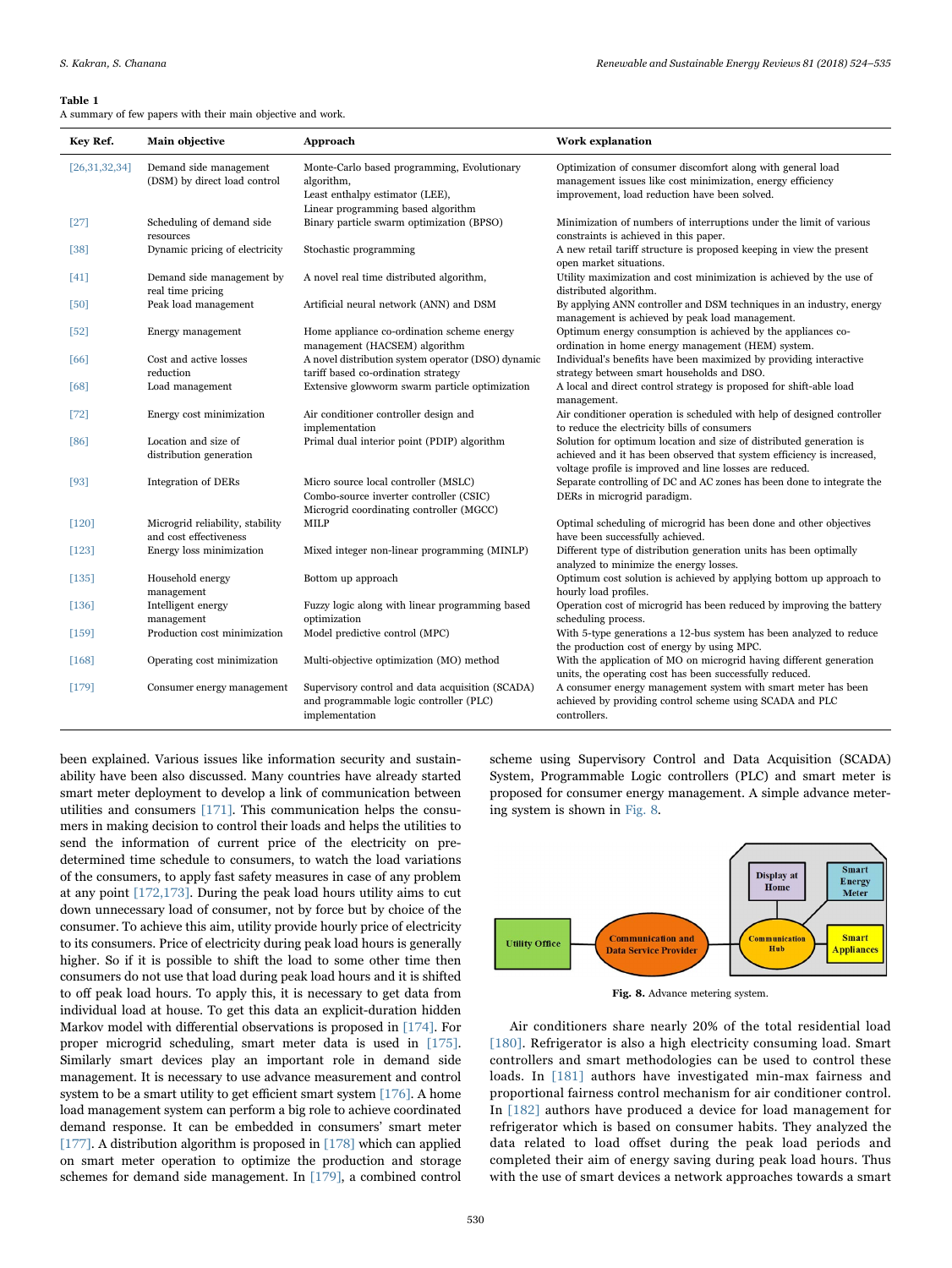<span id="page-7-0"></span>

Fig. 9. Classification of the work related to smart devices.

network at demand side. The classification of the work related to smart devices is shown in [Fig. 9](#page-7-0).

Main concerns in the deployment process of smart meters are cost and outcomes. In a report of European Commission, following data has been presented in [Figs. 10 and 11,](#page-7-1) regarding key benefits and main cost for the deployment of smart meter system in Europe.

<span id="page-7-1"></span>





Fig. 11. Main cost in deployment of advance metering system.

#### 7.1. Challenges with the implementation of smart devices

Various challenges have been observed by researchers in the operation of smart devices. Generally challenges regarding smart meters have been observed. One of the most important aspect of smart meters is accuracy in data reading and data transmission when it is being requested. Smart meter has to communicate at a higher frequency. It raises question of accuracy and privacy regarding availability and processing of such a huge data [\[183\].](#page--1-23)

Radio frequency exposure is another challenge associated with smart meters. When smart meters communicate wirelessly, the communication give rise the radio frequency waves, which must have some limitations. Now various regulators in different countries are keeping eye on such RF exposure to keep it within limits [\[172\]](#page--1-80).

Privacy of consumers' data is very important issue while implementing advance metering infrastructure (AMI) [\[184\].](#page--1-88) In [185–[187\],](#page--1-60) authors proposed privacy preserving and cost effective energy management methods. Sometimes in a smart system equipped with smart meters, there may be some malicious meters, which can be a security threat to the whole system. So inspection of such meters is required. To inspect such meters, inspection algorithms are given in [\[188\]](#page--1-27). In [\[189\],](#page--1-64)

energy harvesting and energy storage devices are used for the maintenance of privacy of consumer data to achieve efficient smart grid network.

Security of smart meters is also an important issue. Data and billing information is communicated through various WLAN/NAN/ HAN networks. Cyber-attacks may steal the original data and information may be affected by external controllers. In [\[190\]](#page--1-28), authors proposed information centric network (ICN) to deal with such type of problems in advance metering infrastructure. Hence smart meters security becomes necessary for the utilities [\[172,191\].](#page--1-80) Another risk is about electricity theft. To deal with this type of problems, authors in [\[192\]](#page--1-30) proposed a energy theft detector which detects the difference in the consumption pattern of consumers. This CPBETD (consumer pattern based energy theft detector) detects energy theft in AMI and provide a reliable security feature in smart metering system.

#### 8. Key points of the review and observations

#### 8.1. Key points and discussion

- This review work has explored various smart grid components in detail to fulfill today's world energy requirements in green manner, where conventional energy generation sources fails to deliver. These components include demand side management, demand response programs, distributed generation, renewable energy resources and smart devices.
- Authors, in many papers [\(Fig. 4\)](#page-2-2), have explained the need of energy management at both utility side and demand side to ensure high energy efficiency, continuity in energy flow, security and stability of electrical network. Many researchers have rightly focused on main requirements of demand side management i.e. energy efficiency improvement and demand curve shaping.
- Various demand response strategies, explained in the literature [\(Fig. 5](#page-3-0)), have been used by the researchers to flatten the demand curve and smoothening of voltage profile. Many authors explained the demand response strategies as electricity cost reduction and consumer welfare maximization technique. For such multiobjective type problems, game theory, different evolutionary algorithms like genetic algorithm, BPSO, modified PSO etc., some novel distribution algorithm have been used to get the optimum solution [\(Fig. 6\)](#page-3-1).
- Many authors raised the issue of requirement of distributed generation for the solution of conventional grids problems, like system security, reliability, efficiency improvement, operational cost issues, environment related issues etc. Researchers have focused on the issue of correct integration of wind, PV generations, energy storage system, fuel cells, electric vehicle etc., with the existing grids, to get the expected results of distributed generation [\(Fig. 7](#page-5-0)).
- For the formation of mathematical model of the problems various programming tools like Sequential Monte Carlo Simulation, model predictive control, LP, MILP, MINLP etc. have been used in many papers, which helped in getting the satisfactory results in time. Various controlling techniques have been used in research papers for microgrid control. Droop control, power control, distributed voltage control, model predictive control etc. are few controlling objective and methods, which have been used.
- There are many latest papers in which energy storage system is used with RERs for proper and smooth operation of the grid. Different storage techniques such as mechanical storage, electrical storage, chemical storage etc. have been explored in research. Protection issues, charging-discharging issues of battery storage system have been also included by few authors ([Fig. 7\)](#page-5-0).
- Advance metering infrastructure is back bone of smart grids, this is explained by many authors, who used AMI for real time data exchange to get the satisfactory results by implementing different demand response programs in distribution networks. The authors